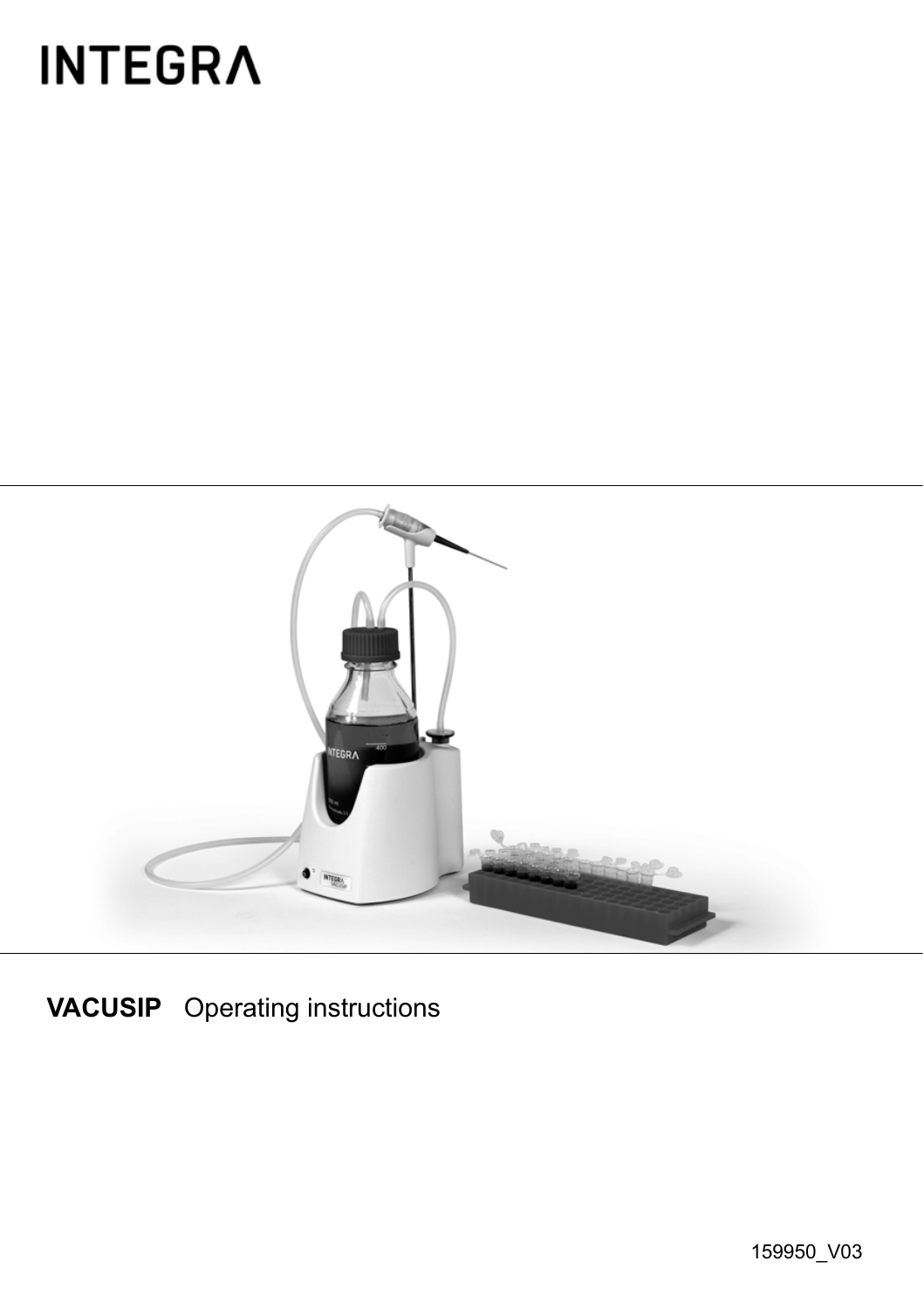# **Declaration of conformity INTEGRA Biosciences AG – 7205 Zizers, Switzerland**

declares on its own responsibility that the devices

| Description                                                                                                                                                                                                                              | <b>Models</b>  |             |            |                                               |
|------------------------------------------------------------------------------------------------------------------------------------------------------------------------------------------------------------------------------------------|----------------|-------------|------------|-----------------------------------------------|
| <b>VACUSIP</b>                                                                                                                                                                                                                           | 159000, 159010 |             |            |                                               |
| comply with:                                                                                                                                                                                                                             |                |             |            |                                               |
| <b>EU Directives</b> (DoW: Date of Withdrawal)                                                                                                                                                                                           |                | Before DoW  | <b>DoW</b> | After DoW                                     |
| Low Voltage Equipment                                                                                                                                                                                                                    |                | 2006/95/EC  | 20.04.2016 | 2014/35/EU                                    |
| Electromagnetic Compatibility                                                                                                                                                                                                            |                | 2004/108/EC | 20.04.2016 | 2014/30/EU                                    |
| <b>Restriction of Hazardous Substances</b>                                                                                                                                                                                               |                | 2011/65/EU  |            |                                               |
| Waste Electrical and Electronic Equipment                                                                                                                                                                                                |                | 2012/19/EU  |            |                                               |
| <b>Battery Directive</b>                                                                                                                                                                                                                 |                | 2006/66/EC  |            |                                               |
| <b>EU Regulations</b>                                                                                                                                                                                                                    |                |             |            |                                               |
| Registration, Evaluation, Authorisation and Restriction of Chemicals (REACH) 1907/2006                                                                                                                                                   |                |             |            |                                               |
| Capacity Labelling of Portable Secondary Batteries                                                                                                                                                                                       |                |             |            | 1103/2010                                     |
| Ecodesign - Power supplies                                                                                                                                                                                                               |                |             |            | 278/2009                                      |
| <b>Standards for EU</b>                                                                                                                                                                                                                  |                |             |            |                                               |
| Safety requirements for electrical equipment for measurement,<br>control and laboratory use - General requirements.                                                                                                                      |                |             |            | EN 61010-1: 2010                              |
| Electrical equipment for measurement, control and laboratory use -<br>EMC requirements.                                                                                                                                                  |                |             |            | EN 61326-1: 2013                              |
| <b>Standards for Canada and USA</b>                                                                                                                                                                                                      |                |             |            |                                               |
| Safety requirements for electrical equipment for measurement,<br>control and laboratory use - General requirements.                                                                                                                      |                |             |            | CAN/CSA-C22.2<br>No. 61010-1                  |
| Safety requirements for electrical equipment for measurement,<br>control and laboratory use - General requirements.                                                                                                                      |                |             |            | UL 61010-1                                    |
| Operation is subject to the following two conditions:<br>(1) this device may not cause harmful interference, and<br>(2) this device must accept any interference received, including<br>interference that may cause undesired operation. |                |             |            | Part 15 of the<br><b>FCC Rules</b><br>Class A |

Zizers, November 4, 2016

8. Hansdie P. Nehr

Elmar Morscher CEO

Thomas Neher Quality Manager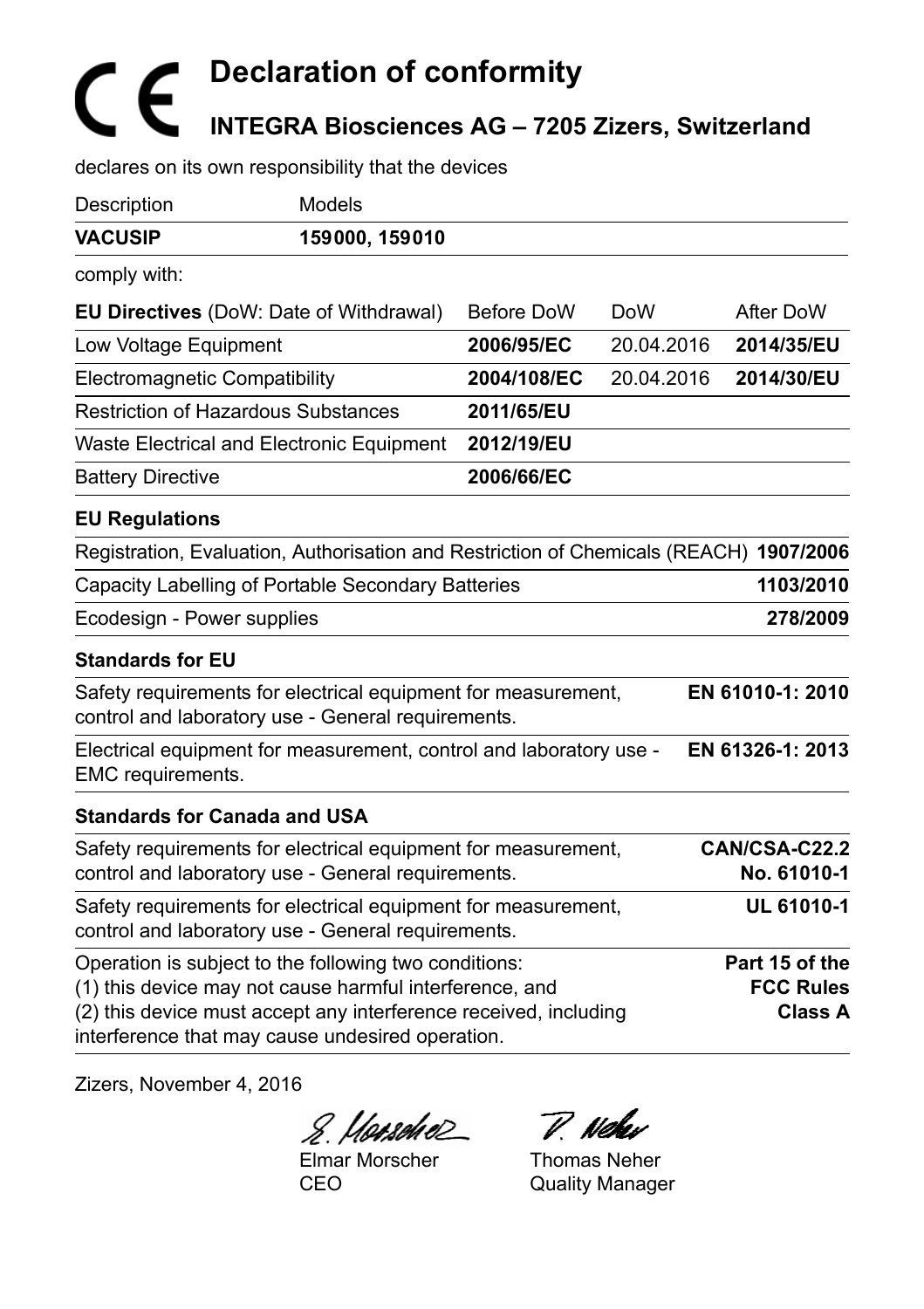# **Table of Contents**

# **Imprint**

© 2017 INTEGRA Biosciences AG

#### **Manufacturer**

**INTEGRA BIOSCIENCES AG**

CH-7205 Zizers, Suisse T +41 81 286 95 30 F +41 81 286 95 33 [info@integra-biosciences.com](mailto: info@integra-biosciences.com) www.integra-biosciences.com

### **INTEGRA BIOSCIENCES CORP.**

Hudson, NH 03051, USA T +1 603 578 5800 F +1 603 577 5529

#### **Customer service**

Please contact your local INTEGRA Biosciences representative, see www.integra-biosciences.com or contact [info@integra-biosciences.com.](mailto: info@integra-biosciences.com)

# <span id="page-2-0"></span>**1 Introduction**

These operating instructions contain all the information required for installation, operation and maintenance of the VACUSIP aspiration system.

## **1.1 Intended use**

This is a general-purpose laboratory instrument. Any use of this instrument in a medical or IVD setting is under the sole responsibility of the user.

VACUSIP is a vacuum-based system for aspiration of non explosive aqueous solutions, such as biological buffers and media.

## **1.2 Safety notes**



#### *WARNING*

*Read these operating instructions carefully before use and pay particular attention to sections containing this symbol.*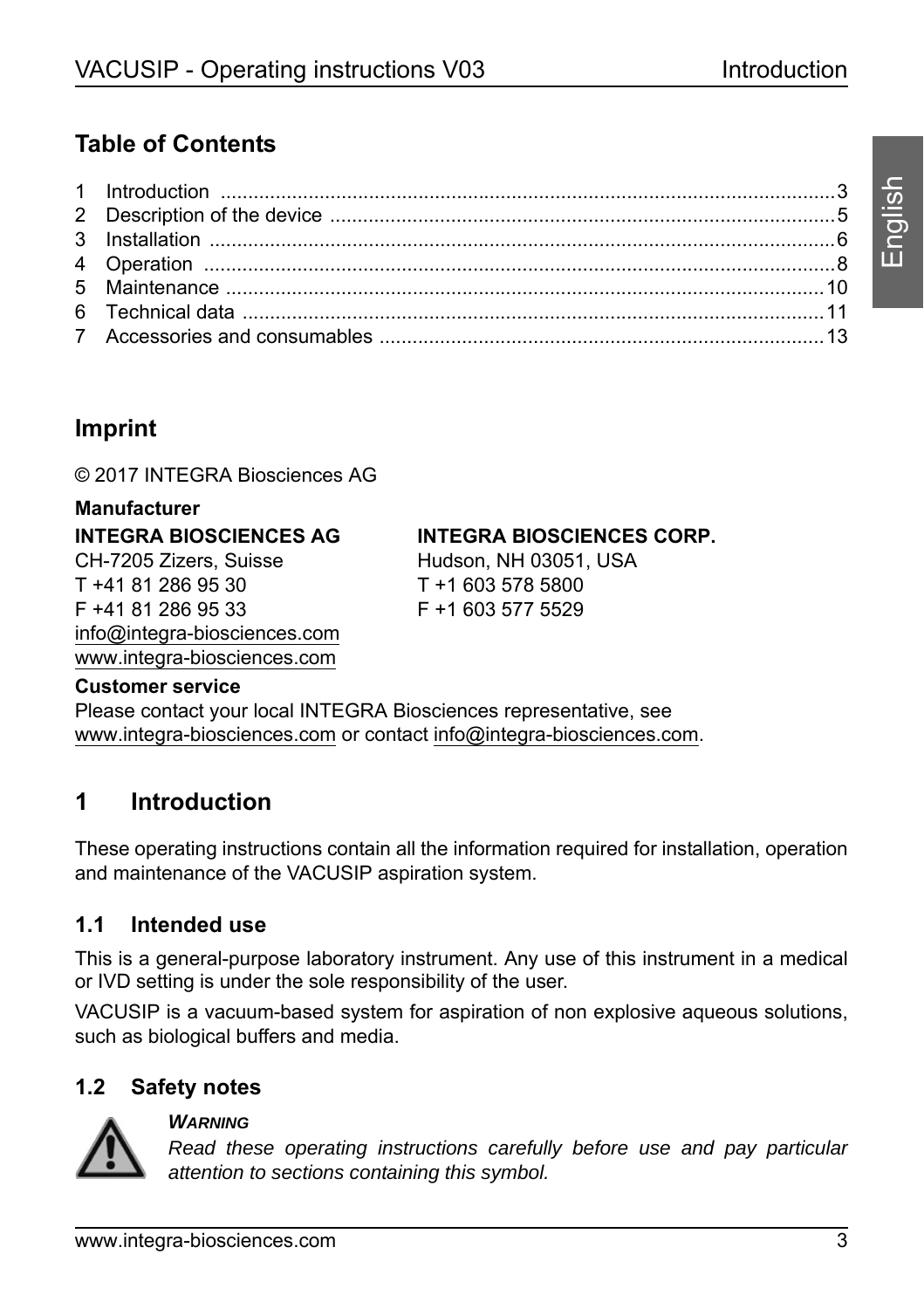## **1.2.1 General**

- 1) Do not carry out any conversions and alterations on the device.
- 2) Defective parts may only be replaced with original INTEGRA Biosciences spare parts according to the INTEGRA Biosciences operating or service instructions.
- 3) Do not use or charge VACUSIP in an atmosphere with danger of explosion. Also, do not aspirate highly flammable liquids such as acetone or ether.
- 4) When handling dangerous substances, comply with the material safety data sheet (MSDS) and with all safety guidelines such as the use of protective clothing and safety goggles.
- 5) Prolonged exposure of VACUSIP to UV-light can cause discoloration and/or yellowing of the plastic housing. However, this will not affect the performance of the device in any way.

Regardless of the listed safety notes, additionally applicable regulations and guidelines of trade associations, health authorities, trade supervisory offices, etc. must be observed. Please visit our website www.integra-biosciences.com on a regular basis for up to date information regarding REACH classified chemicals contained in our products.

## **1.2.2 Battery (model 159 000)**

- 1) Charge the VACUSIP device using only the charger supplied by INTEGRA Biosciences.
- 2) Old Li-ion batteries may cause a safety risk. We recommend to replace the battery after 3 years of use. Also replace the battery if the charging intervals are unusually short or if the charging takes much longer than usual (6 hours or more). These are indicators that the battery has reached the end of its life-cycle.
- 3) Li-ion technology bears the risk of thermal runaway and cell rupture if the battery was damaged. Do not expose the battery to heat  $(> 60^{\circ}C)$  and avoid mechanical stress. Batteries which were subject to deep discharges may develop internal short circuits, leading to an increased self-discharge rate and heating during battery charging. This may also result in thermal runaway and cell rupture.
- 4) To extend the battery life-cycle, it is recommended to charge the battery every 2 months if the VACUSIP is not used regularly. If the VACUSIP is not used for more than 6 months, unplug the battery.
- 5) If despite all safety measures the VACUSIP Li-ion battery catches fire and toxic (typically dense, white) fumes emanate from the VACUSIP device, immediately evacuate the working area. The VACUSIP housing is made of special flame retardant material that has proven its capability to contain a battery fire. During a battery fire the housing surface may become very hot. Do not touch the housing by hand and wait at least 20 minutes after fumes have disappeared before approaching the device. Do no longer use the VACUSIP device and contact your supplier for safe disposal.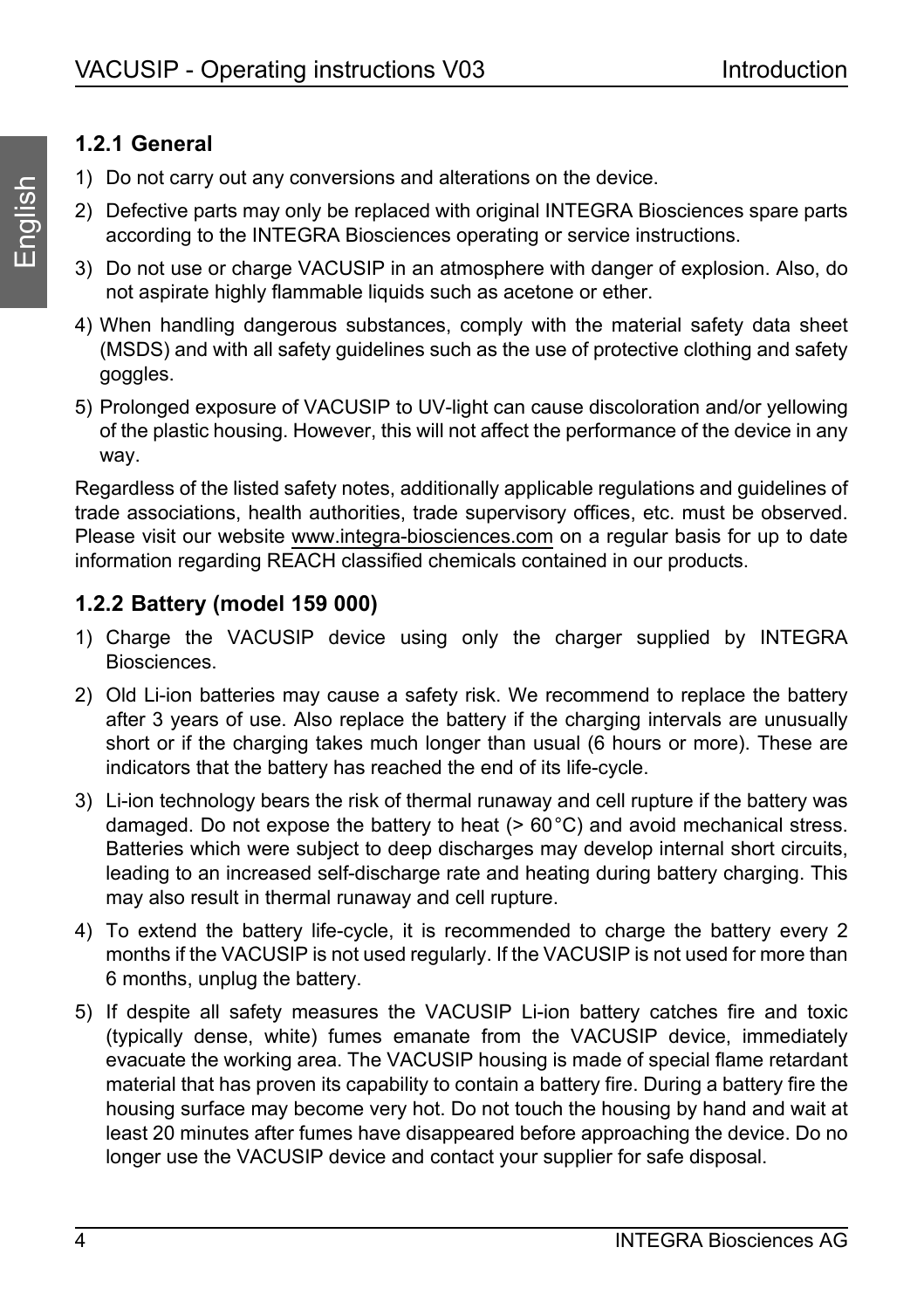# <span id="page-4-0"></span>**2 Description of the device**

#### **Scope of delivery**

- VACUSIP base unit without battery (model 159 010) or with battery (model 159 000)
- Mains adapter
- INTEGRA glass bottle 500 ml with standard GL 45 lid
- GL 45 lid with tube fittings
- Tubing and filter with an additional spare filter
- VACUSIP hand operator
- 8-channel stainless steel tips
- 1-channel stainless steel tip
- 1-channel adapter for disposable tips



- 1 On/off switch
- 2 Indicator LED
- 3 Housing
- 4 Stainless steel rod
- 5 VACUSIP hand operator
- <span id="page-4-1"></span>6 Hand operator mount
- <span id="page-4-2"></span>7 Lid with tube fittings
- 8 500 ml bottle for liquid collection

**Rear view**



- 9 Filter
- 10 Silicone filter adapter
- 11 Air outlet
- 12 Opening to insert stainless steel rod
- 13 Mains connection socket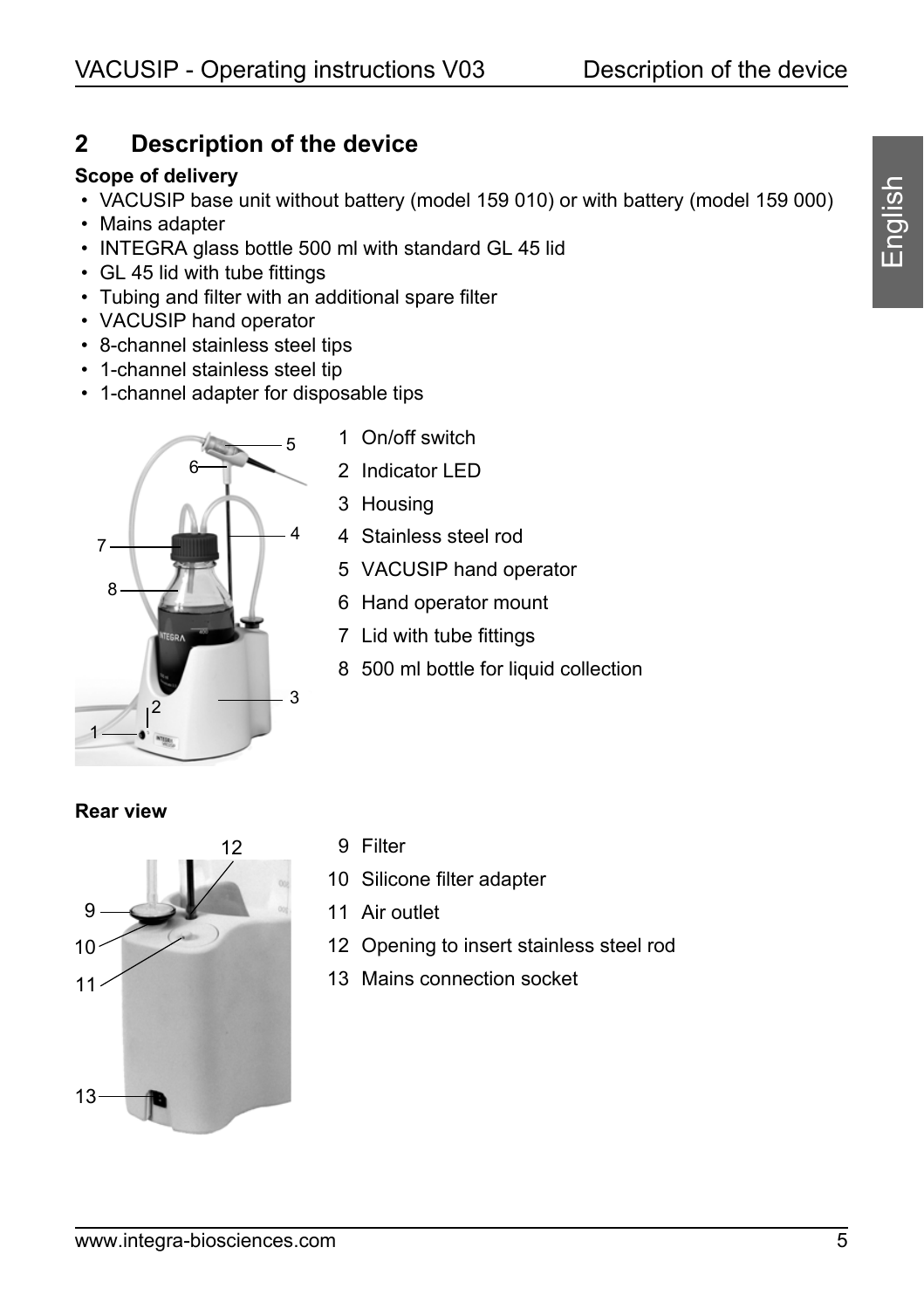# <span id="page-5-0"></span>**3 Installation**

# **3.1 Power supply**

Insert the mains adapter cable into the VACUSIP mains connection socket (13) and plug it into the power source.



#### *WARNING*

*Use an original INTEGRA Biosciences mains adapter only (see ["6.1](#page-10-1) [Specifications" on page 11](#page-10-1) for voltage requirements)*

# **3.2 Charging of VACUSIP battery model**

A full charge takes 5 hours. Before the first use, VACUSIP should be charged for at least 5 hours.

When the LED (2) starts to blink green, the battery needs to be recharged immediately to prolong battery life. VACUSIP has an integrated overcharge protection.

VACUSIP can be used while it is being charged.

# **3.3 Set-up**

# **3.3.1 Installing the VACUSIP hand operator mount**

Find the enclosed stainless steel rod (4) and push it into the opening (12).

Attach the hand operator mount ([6\)](#page-4-1) to the top of the stainless steel rod (4).



#### *WARNING*

*Do not carry VACUSIP by holding the rod or the hand operator mount. Always grab the instrument at the back to carry it around.*

# **3.3.2 Assembling the hand operator**



Insert the inner part in the silicone cover, as shown on the picture beside.

# **3.3.3 Connecting the filter**

Attach the shorter silicone tubing to the filter (9) and then plug the filter into the silicone filter adapter with the blue side facing the instrument.

VACUSIP should never be used without a filter.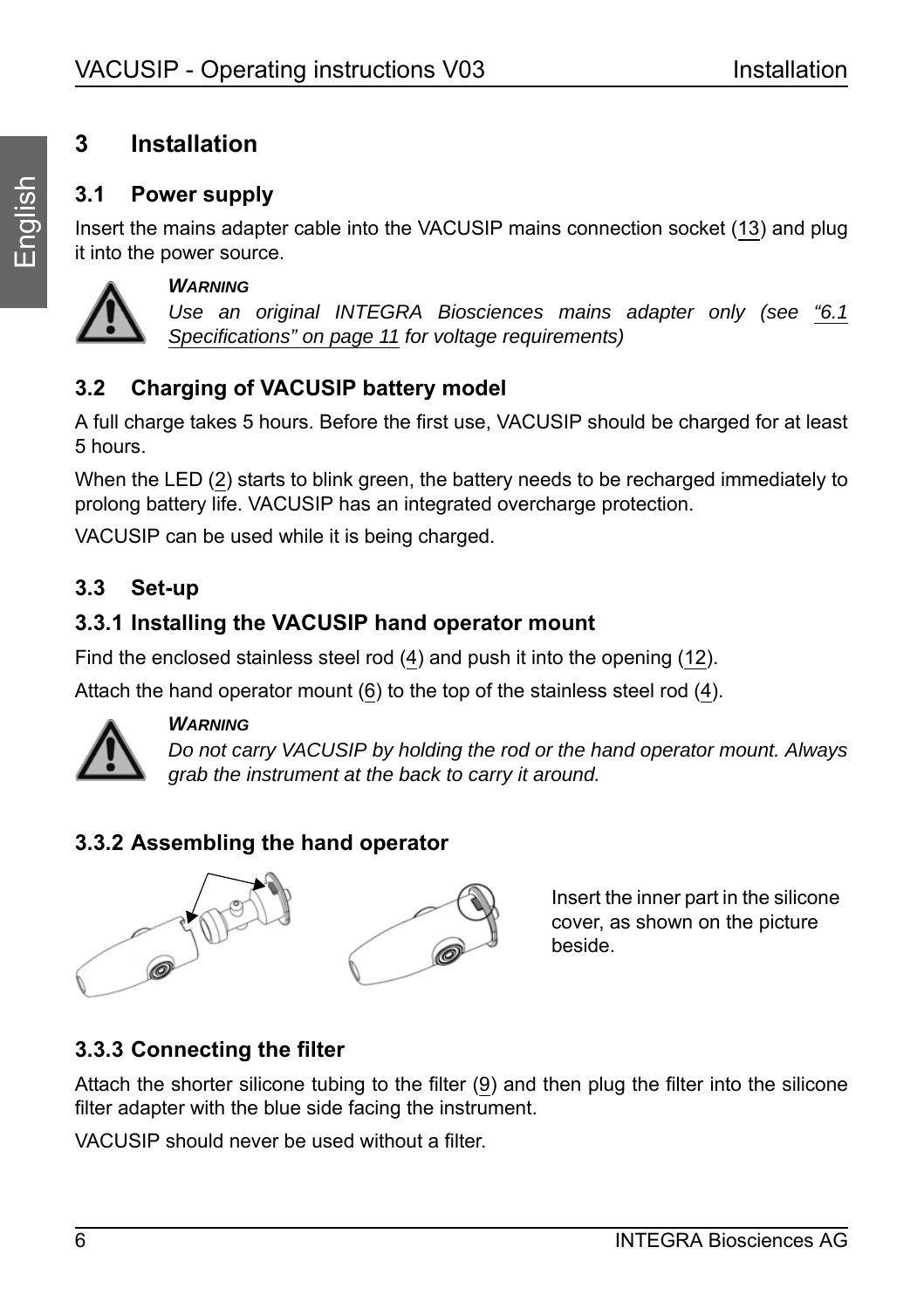## **3.3.4 Connecting the silicone tubing**

Place the bottle in the instrument and screw on the green lid with tube fittings [\(7](#page-4-2)). Attach the silicone tubing coming from the filter to the fitting on the lid named "FILTER". Attach the longer silicone tubing to the fitting in the lid named "LIQ" (liquid) and the other end to the VACUSIP hand operator (5).

## **3.3.5 Replacing the battery**



Unscrew the 5 screws on the bottom of the device with a Phillips screwdriver nr. 1 and remove the bottom lid.



Unplug the old battery and replace it with an original INTEGRA Biosciences rechargeable battery, see [Accessories and consumables" on page 13](#page-12-0). Make sure that it is inserted with the correct polarity  $(+/-)$ .

Place back the battery in the battery compartment with the wire facing to the inside of the instrument.

Close the bottom lid and fix it with the 5 screws.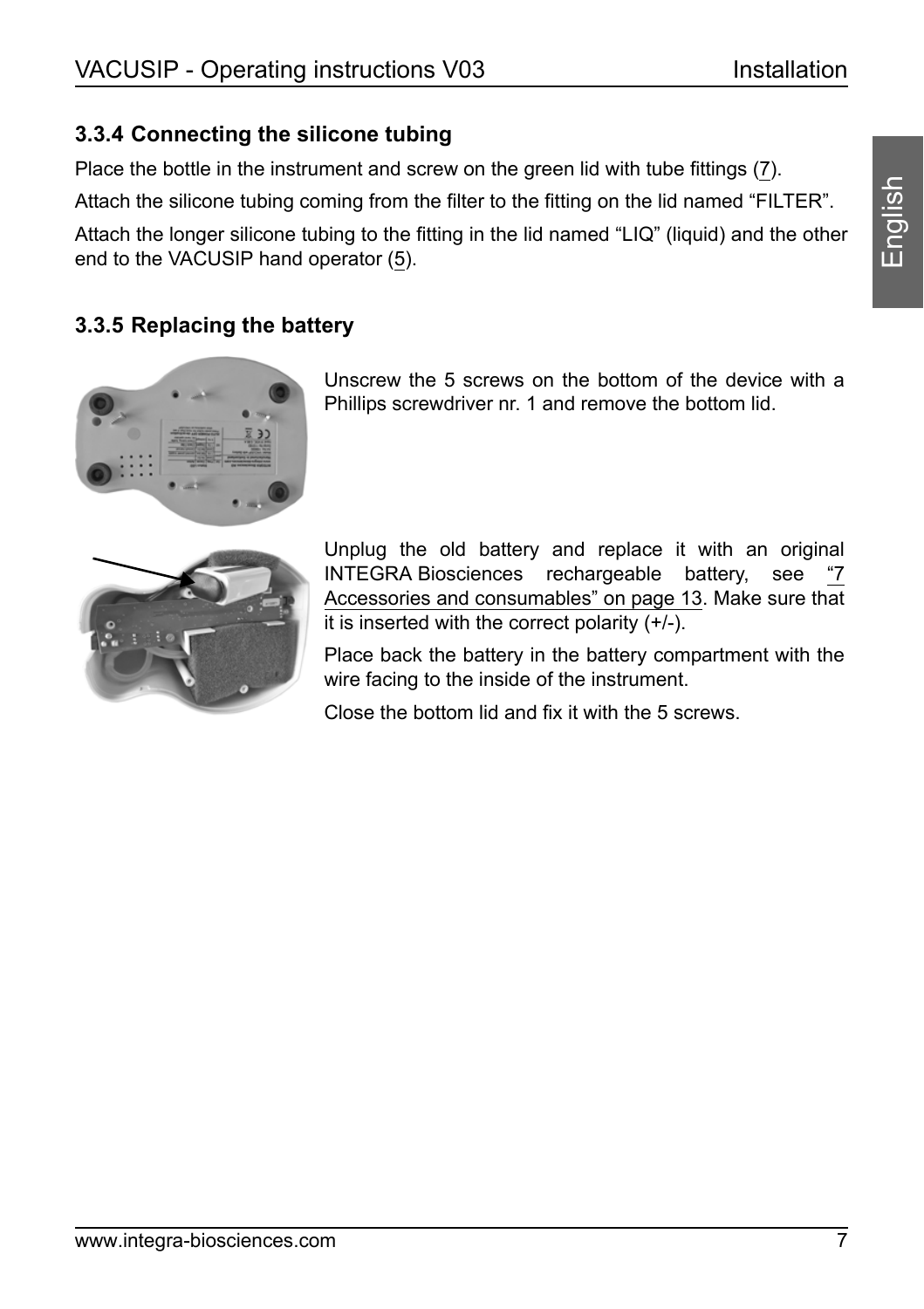# <span id="page-7-0"></span>**4 Operation**

## **4.1 Vacuum activation and notes on use**

Switch on VACUSIP to start the vacuum pump (the LED lights up green).



Attach a suitable adapter to the hand operator.

To aspirate press the soft buttons on both sides of the VACUSIP hand operator.

Once the vacuum is reached, the pump stops until the vacuum falls below threshold.

VACUSIP switches off automatically after the pump has not been running for 10 minutes or 40 minutes after initial switch-on. This feature can be temporarily deactivated by pressing the power button for at least 4 seconds when switching on the instrument. The power-off function is automatically restored after turning off VACUSIP.

Check the level of liquid in the bottle frequently. The liquid level should never reach the lid.

Prevent liquid or foam overflow from the collection bottle into the filter. In case the filter gets accidentally wetted or soiled, exchange it immediately or otherwise the retention of further liquid cannot be guaranteed. Note that the hydrophobic filter holds back aqueous solutions, whereas retention of apolar liquids is limited.



#### *WARNING*

*When working with dangerous substances, you must comply with the material safety data sheet (MSDS) and the additionally applicable regulations of trade associations, health authorities, supervisory offices, etc. In addition, when working with hazardous volatile substances or biohazardous agents, either place the VACUSIP inside a biosafety cabinet or connect the instrument's air outlet (11) to a safety ventilation by means of a tube (ID=4 mm) and an aspiration needle (Part. No. 155 502).* 

| <b>LED</b> code                    | Meaning                                                                                  |  |  |  |  |  |  |
|------------------------------------|------------------------------------------------------------------------------------------|--|--|--|--|--|--|
| Constantly green                   | Unit is powered on and no errors occurred.                                               |  |  |  |  |  |  |
| Blinking green                     | Battery level low.                                                                       |  |  |  |  |  |  |
| Blinking red once<br>per second    | Leakage detection. Pump turns off if end vacuum has not been<br>reached after 5 minutes. |  |  |  |  |  |  |
| Blinking red 5 times<br>per second | Vacuum generation is too fast (~100 mbar/s). Indicates a<br>clogged part.                |  |  |  |  |  |  |
| Constantly red                     | Battery error. Press the power button to continue using the<br>mains power supply.       |  |  |  |  |  |  |
|                                    | Blinking red and green Error in vacuum sensor calibration. Please contact your supplier. |  |  |  |  |  |  |

# **4.2 Code of indicator LED**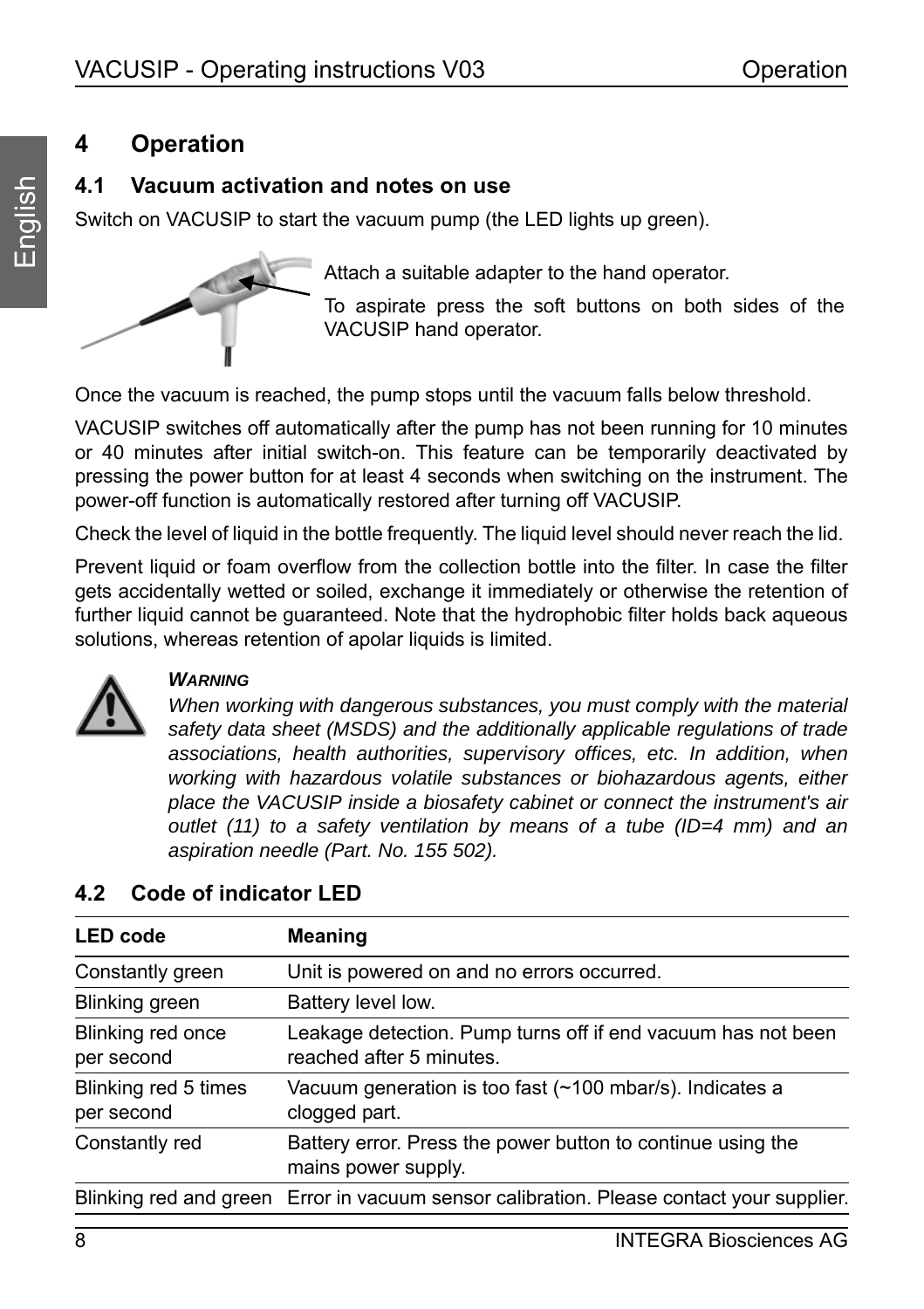| 4.3 Troubleshooting          |                                                                                |                                                                                                                                                                                       |
|------------------------------|--------------------------------------------------------------------------------|---------------------------------------------------------------------------------------------------------------------------------------------------------------------------------------|
| Problem                      | Probable cause                                                                 | Remedy                                                                                                                                                                                |
| Device is not running.       | No electrical power.                                                           | Check if mains adapter cable is plugged in or if battery<br>(model 159000) is discharged. Check indicator LED light.                                                                  |
|                              | Unit automatically switched off.                                               | VACUSIP automatically switches off if it is not used or 40<br>Switch on the unit (LED lights up green).<br>minutes after initial switch-on.                                           |
|                              | Aspiration speed is low. Leak in the vacuum system.                            | Close the bottle lid tightly and attach tubing firmly. Check<br>tubing, filter and hand operator for leaks. If the maximum<br>vacuum is no reached for 5 min, the pump is turned off. |
|                              | Liquid overflowed and blocked the Empty bottle and exchange filter.<br>filter. |                                                                                                                                                                                       |
|                              | Tubing is blocked.                                                             | Clean or exchange the tubing.                                                                                                                                                         |
|                              | Hand operator is clogged                                                       | Take apart the hand operator to clean it. Use an ultrasonic<br>Replace the hand operator.<br>bath to clean it of debris.                                                              |
| a few seconds or<br>minutes. | VACUSIP turns off after Clogging of a part close to the<br>pump.               | Check if filter is blocked and exchange it, if necessary.<br>Check if the filter adapter is blocked.<br>The LED blinks red rapidly.                                                   |
|                              | Leak in the vacuum system.                                                     | reached after 5 min. Check for leaks in the system and push<br>The pump automatically stops if the end vacuum is not<br>The LED blinks red slowly.<br>the power button again.         |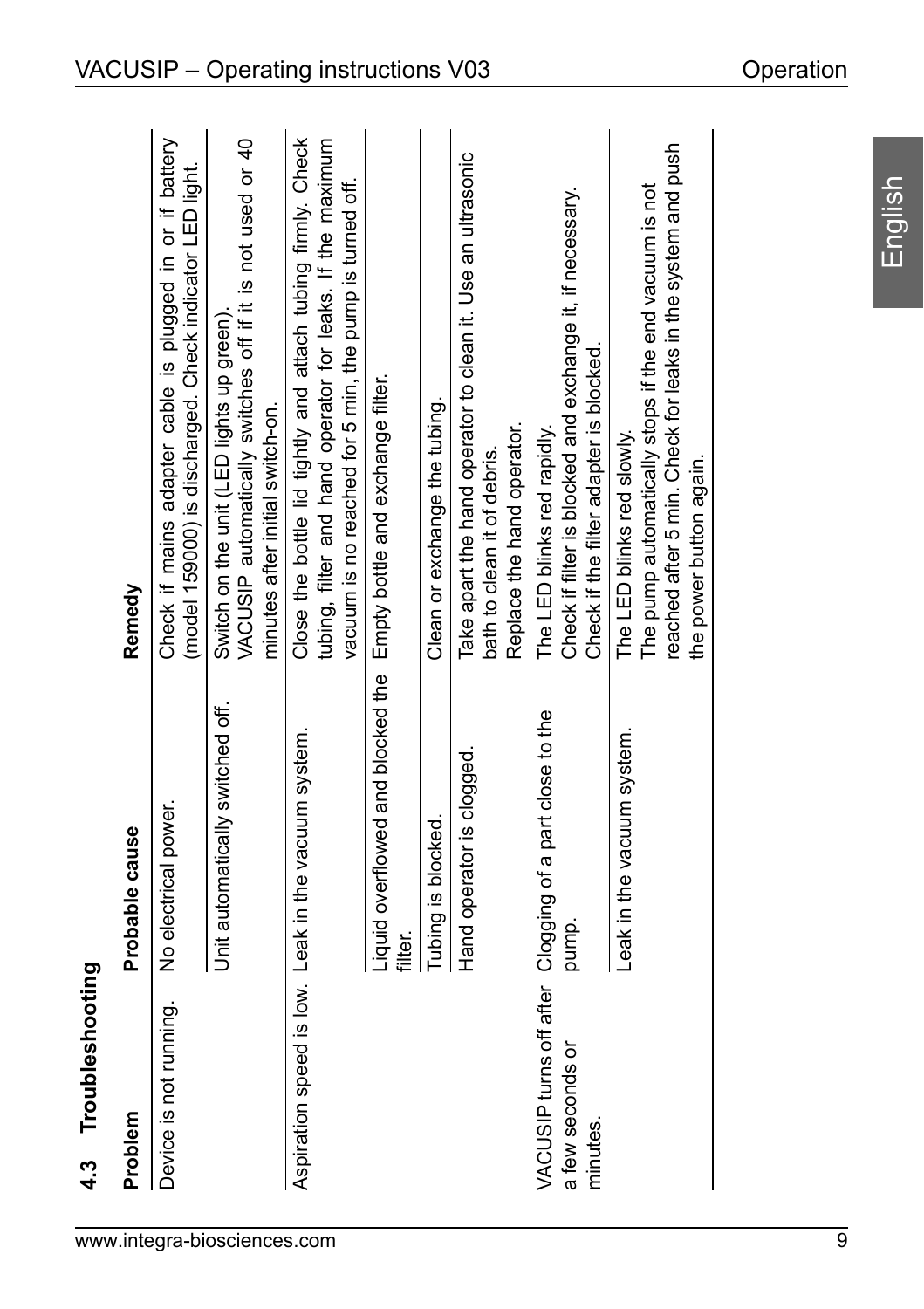# <span id="page-9-0"></span>**5 Maintenance**

## **5.1 Cleaning and servicing**

#### *WARNING*

*Always switch off the VACUSIP and disconnect it from the mains when carrying out maintenance work.*

Clean the *VACUSIP* housing with a lint-free cloth lightly soaked with mild soap solution in distilled water or with a 70 % dilution of Isopropyl or Ethanol. Never use bleach (sodium hypochlorite) or other solvents.

It is recommended to change the hydrophobic filter regularly, at least once a year. Exchange the filter immediately if liquid has entered.

When working with solvents and other hazardous materials always rinse the hand operator and tubing with water followed by 70% Ethanol.

## **5.2 Autoclaving and chemical sterilization**

### **5.2.1 Autoclaving**

All parts contacting the liquid can be autoclaved: 500 ml glass bottle, lid with tube fittings, silicone tubing and hand operator. The hand operator should be taken apart for optimal decontamination. To disassemble it, hold the silicone cover and pull out the inner part. Recommendation regarding autoclaving: glass bottle for at least 20 min at 121°C.

The bottle lid has to be always unscrewed and kept loosely on the bottle during autoclaving. The tubing couplings made of PVDF have to be always disconnected during autoclaving.

Silicone may become brittle after extensive autoclaving. Replace the tubings if they are damaged.



#### *WARNING*

*The hand operator can be autoclaved sporadically for decontamination, however it is not recommended to autoclave it regularly. The filter and the instrument itself cannot be autoclaved.*

#### **5.2.2 Chemical sterilization**

Two methods for chemical inactivation of biohazardous agents are commonly used:

- A suitable disinfectant is added to the full collection bottle and left to react for the recommended time.
- The disinfectant is added to the empty bottle so that the aspirated liquid gets sterilized as it accumulates in the bottle. Use disinfectants that are free of chlorine or other corrosive agents, especially when corrosive vapors are generated and aspirated.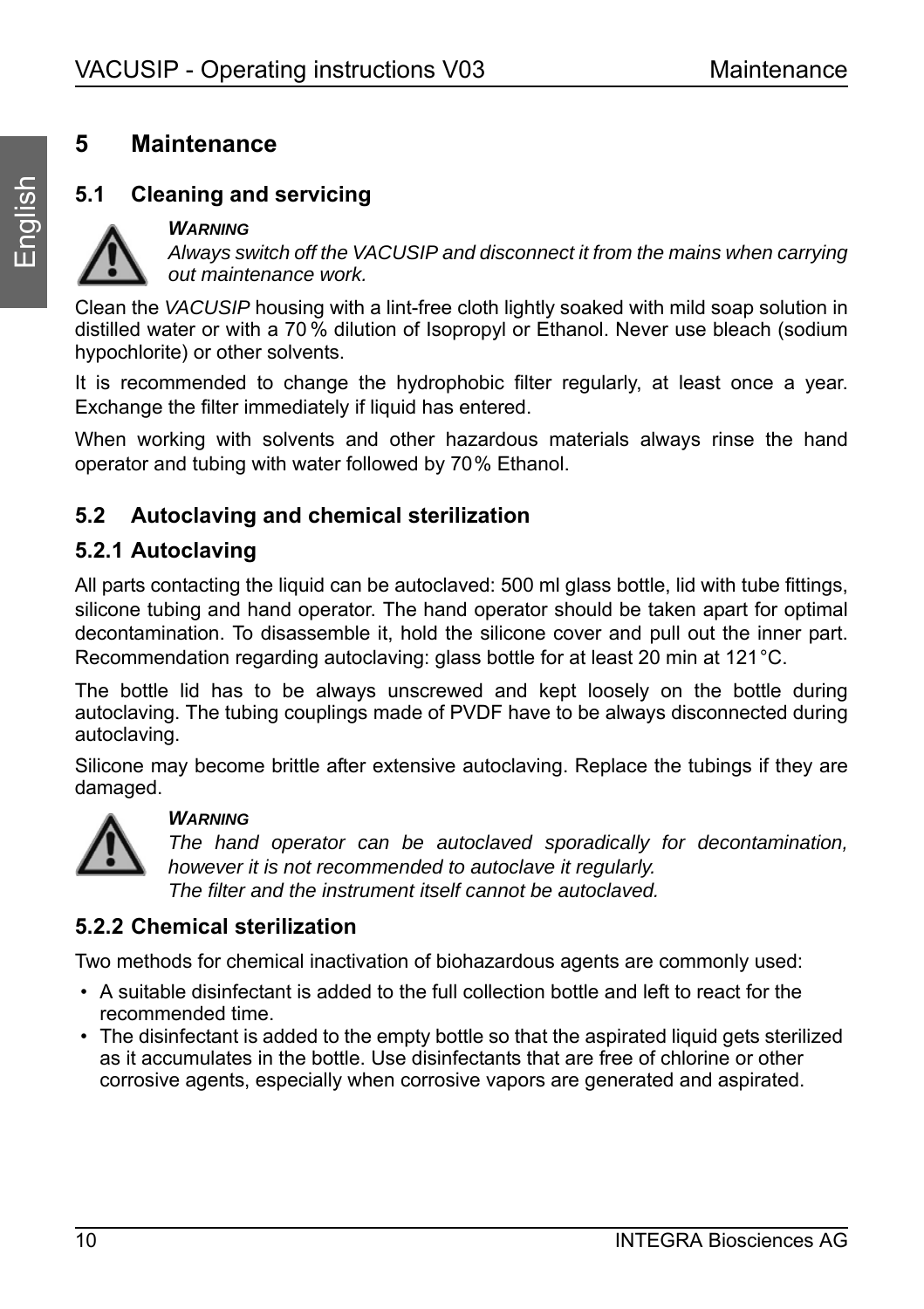## **5.3 Equipment disposal**



The VACUSIP device must not be disposed of with unsorted municipal waste. Do not dispose of the device in a fire.

VACUSIP (159000) contains a Li-ion battery. Do not modify the battery in any way. Dispose of the VACUSIP device and the battery separately in accordance with the laws and regulations in your area governing disposal of devices containing Li-ion batteries.

## <span id="page-10-0"></span>**6 Technical data**

### <span id="page-10-1"></span>**6.1 Specifications**

| Vacuum range                                 | $-250$ mbar $+/- 20\%$                                                                                                                                                                        |
|----------------------------------------------|-----------------------------------------------------------------------------------------------------------------------------------------------------------------------------------------------|
| Flow rate (air)                              | Pump: 1.5 I/min +/- 30% at ambient pressure                                                                                                                                                   |
| <b>Dimensions</b><br>$(H \times W \times D)$ | 125 x 120 x 162 mm (unit)<br>Height: unit with bottle and hand operator mount 345 mm                                                                                                          |
| Weight                                       | Unit only: 500 g<br>Unit complete: 970 g (with glass bottle, tubing and hand operator)                                                                                                        |
| Mains adapter                                | Input: 100-240 VAC, 50/60 Hz<br>Output: 9 VDC / min. 650 mA                                                                                                                                   |
| Battery                                      | rechargeable, Li-ion, ANSI 1604 size                                                                                                                                                          |
| Degree of protection                         | IP 31                                                                                                                                                                                         |
| Ambient conditions                           | Altitude: up to 2000 m<br>Temperature: $5 - 40$ °C<br>Humidity: max. rel. humidity 80% for temperatures up to 31 $^{\circ}$ C<br>decreasing linearly to 50% rel. humidity at 40 $^{\circ}$ C. |

## **6.2 Chemical compatibility**

The table below lists VACUSIP parts that come into contact with the aspirated liquid or its aerosols and vapors, and rates the compatibility of these parts to a few of the chemicals commonly used in laboratories. To determine the compatibility of a component to a chemical not listed in the table, please consult one of the several tables available on the internet. Note that the rating refers to soaking in the concentrated chemical; however, more relevant here is the attenuated effect resulting from vapors and the diluted chemical. It is recommended to test the compatibility of relevant components to a specific chemical prior to extensive use.

INTEGRA Biosciences AG does not warrant that the information in the table is accurate or complete and that any material is suitable for any purpose.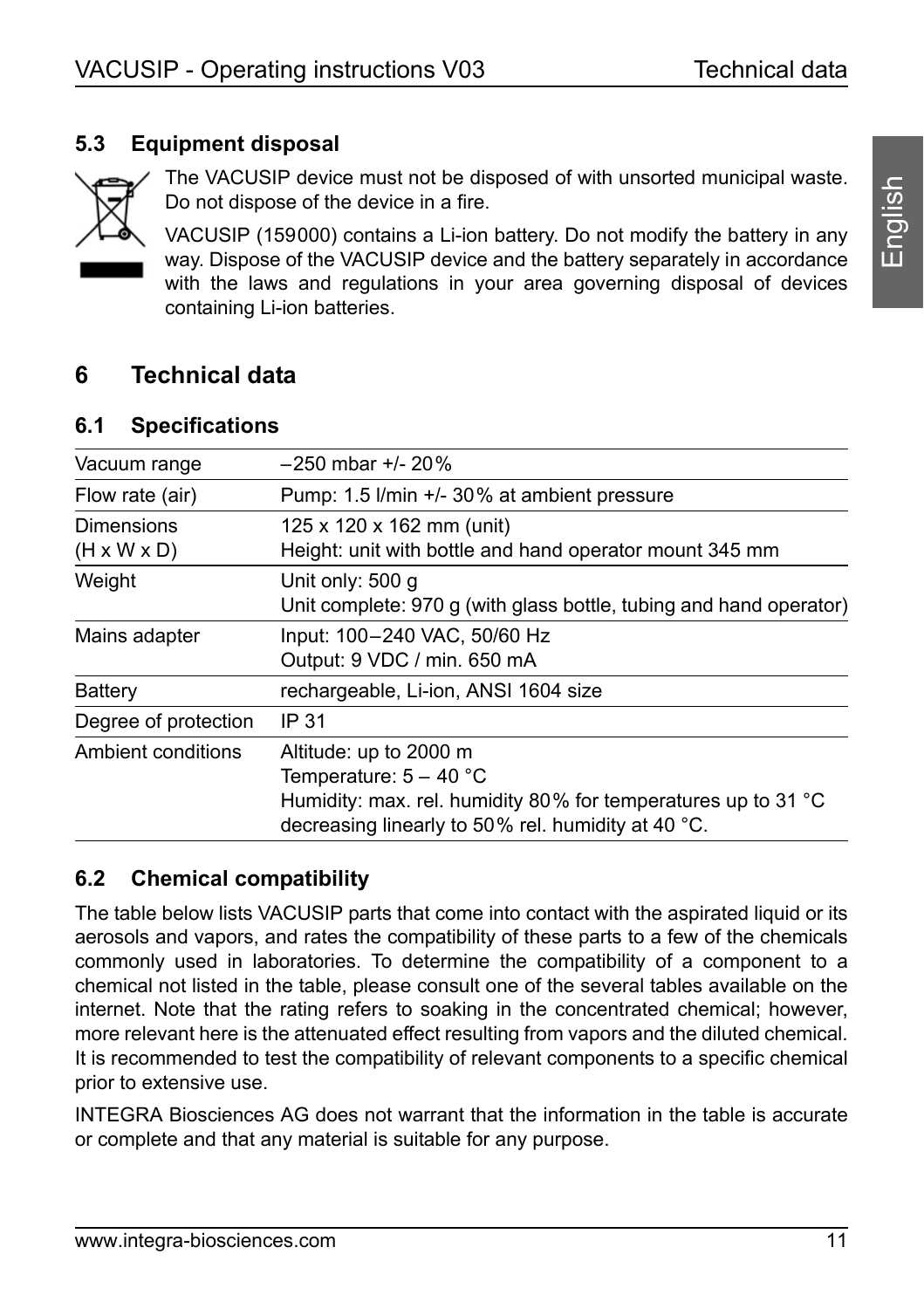| VACUSIP - Operating instructions V03 |  |
|--------------------------------------|--|
|                                      |  |

Phenol

 $\circ$  $\circ$ 

 $\circ$ 

 $\circ$  $\circ$  $\circ$  $\circ$ 

 $\circ$ 

| $\overline{12}$              |                                |               |            |              |               |               |             |         |          |                 |                |              |              |               | <b>INTEGRA Biosciences AG</b>                                                                   |
|------------------------------|--------------------------------|---------------|------------|--------------|---------------|---------------|-------------|---------|----------|-----------------|----------------|--------------|--------------|---------------|-------------------------------------------------------------------------------------------------|
|                              | <b>Parts</b>                   | Hand operator |            |              | Tubing        | <b>Bottle</b> |             |         | Filter   |                 | Filter adapter | VACUSIP base |              |               | Compatibility ratings:<br>Щ                                                                     |
| Chemical compatibility chart |                                | Inner part    | Outer part | Adapters     |               | Single-use    | <u>Spil</u> | Gasket  | Membrane | Housing         |                | Housing      | Pump housing | Pump membrane | = Fair: moderate effects, not recommended for continuous use.<br>G = Good: no or minor effects. |
|                              | Materials                      | 운             | Silicone   | <b>POM</b>   | Silicone      | 윤             | 운           | EPDM    | PTFE     | P <sub>VC</sub> | Silicone       | <u>Գ</u>     | POM          | NBR           |                                                                                                 |
|                              | JAVEL (e.g. NaCIO)             | O             | O          | ပ            | O             | O             | O           | O       | O        | O               | O              | O            | $\circ$      | O             |                                                                                                 |
|                              | Acetic acid                    | O             | Щ          | ပ            | щ             | O             | O           | O       | O        | $\circ$         | Щ              | O            | ပ            | Щ             |                                                                                                 |
|                              | EtOH                           | ග             | O          | O            | O             | O             | O           | O       | O        | Щ               | O              | O            | ග            | Щ             |                                                                                                 |
|                              | Isopropyl alcohol              | O             | O          | O            | O             | O             | O           | O       | O        | O               | O              | O            | O            | O             |                                                                                                 |
|                              | Sodium hydroxide<br>NaCl       | O<br>O        | O<br>O     | $\circ$<br>O | O<br>O        | O<br>O        | O<br>O      | O<br>O  | O<br>O   | O<br>O          | O<br>O         | O<br>O       | O<br>O       | O<br>O        |                                                                                                 |
|                              | Sodium acetate<br>(3M, pH 5.2) | O             | $\circ$    | O            | $\circ$       | O             | O           | O       | $\circ$  | O               | $\circ$        | O            | O            | O             |                                                                                                 |
|                              | Hydrochloric acid (20 %)       | O             | O          | щ            | O             | O             | O           | O       | O        | O               | O              | O            | Щ            | ৩             |                                                                                                 |
|                              | Chloroform                     | Щ             | $\circ$    | O            | $\circ$       | щ             | щ           | $\circ$ | O        | $\circ$         | ပ              | щ            | O            | ပ             |                                                                                                 |
|                              | Acetone                        | O             | ပ          | O            | ပ             | O             | O           | O       | O        | $\circ$         | $\circ$        | O            | ග            | ပ             |                                                                                                 |
|                              | Ammonium acetate               | O             | ≸          | O            | $\frac{1}{2}$ | O             | O           | O       | O        | O               | $\frac{1}{2}$  | O            | ග            | ৩             |                                                                                                 |
|                              | Nitric acid (20 %)             | O             | ပ          | $\circ$      | ပ             | O             | O           | O       | O        | O               | $\circ$        | O            | ပ            | ပ             |                                                                                                 |
|                              | <b>DMSO</b>                    | O             | O          | O            | O             | O             | O           | O       | O        | $\circ$         | O              | O            | O            | Щ             |                                                                                                 |
|                              | Prietiol                       | ↺             | ပ          | ပ            | ပ             | ပ             | ပ           | ↺       | ပ        | щ               | ပ              | ပ            | ပ            | ပ             |                                                                                                 |

Щ  $\circ$ O O  $\circ$ 

= Critical: not recommended, suitability to be determined by test. C = Critical: not recommended, suitability to be determined by test.  $\circ$